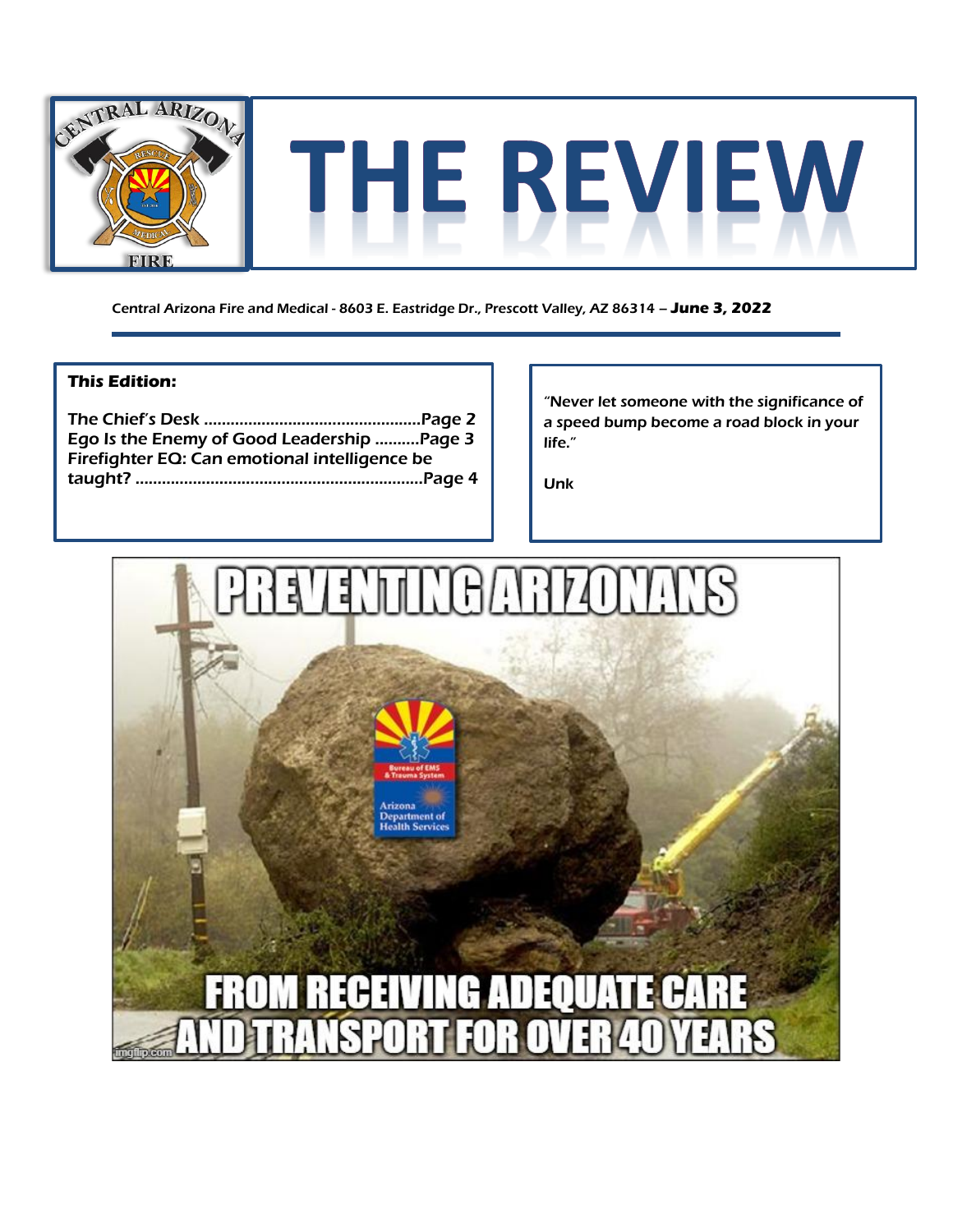## **The Chief's Desk**

What does it mean to you when I say you need to live your core? I'm not talking about core as in abdominal strength, although that is vitally important to your overall health and wellbeing. A weak core can lead to all kinds of issues, especially with your back – which is kind of a problem.

What I'm talking about is your core values. I was recently visiting with some friends about tattoos and during the conversation I mentioned that my Japanese Kanji tattoos represent my core values. These are values so important to me that I went that next step and had them imprinted on my body – that way I can't lose them. Having them inscribed serves as a daily reminder of who I am, how I should strive to act, and what I believe to be my 'true north'. As I age, I'm thinking of tattooing my name on my forearm – you know, just in case  $\circled{c}$ 

### **Upcoming Events:**

June 6: Meet with Exec Recruiter, Senior Staff, Physical Therapy, shot in my spine June 7: Labor Management June 8: FRI Program Planning, Virtual Meeting with CON Consultant June 9: Physical Therapy, Chief Durre Swearing in

### **Board Meetings:**

June 27: Administration CVFD – 1600-1630 CYFD – 1630-1700 CAFMA – 1700-1830

As weird as it may seem, the discussion about tattoos served as a reminder that I need to ask myself daily if what I'm doing lives up to my core values. Living your core is not as natural as one may think. It takes a conscious effort to live up to the standards you set for yourself. I'm by no means perfect, no one is, but that doesn't mean I shouldn't strive to be better with each day and with each interaction.

If you look at the card I send for your birthday, or as the welcome to our family, you'll see my core values printed on the stationary. It makes them easier to read since most of us can't actually read Japanese.

For those not familiar, here's a walk-through of each of my values as they're situated on my back and arms. The first two are on my upper back, a yin and yang symbol, strength and wisdom. Not strength as in physical strength, but strength as in character, ethics, and mindfulness. The other, wisdom, is not about degrees or technical knowledge, but about continuous learning, being a student of life, a student of people, and a student of my profession.

On my inner right arm, I have honor, integrity, and courage. I try to live a life that honors others as well as myself. Honor also means adherence to what is right, or to a conventional standard of conduct (per the *Oxford Dictionary*). I have high expectations for myself as well as others. If something is wrong, and negatively impacting people that I serve, I will work as hard as I can to fix it. Integrity, for me, means practicing high moral standards and doing what's right even if it's the harder thing to do. Courage is standing up for what I believe is right despite what the majority of folks may be doing or thinking. Courage also means pushing myself beyond my limits, being vulnerable and willing to fail. Getting up in front of large groups to present material that I developed not knowing whether I will win the audience over, or fail miserably, is an act of being vulnerable which, in short, takes courage.

#### **Cont. Page 4**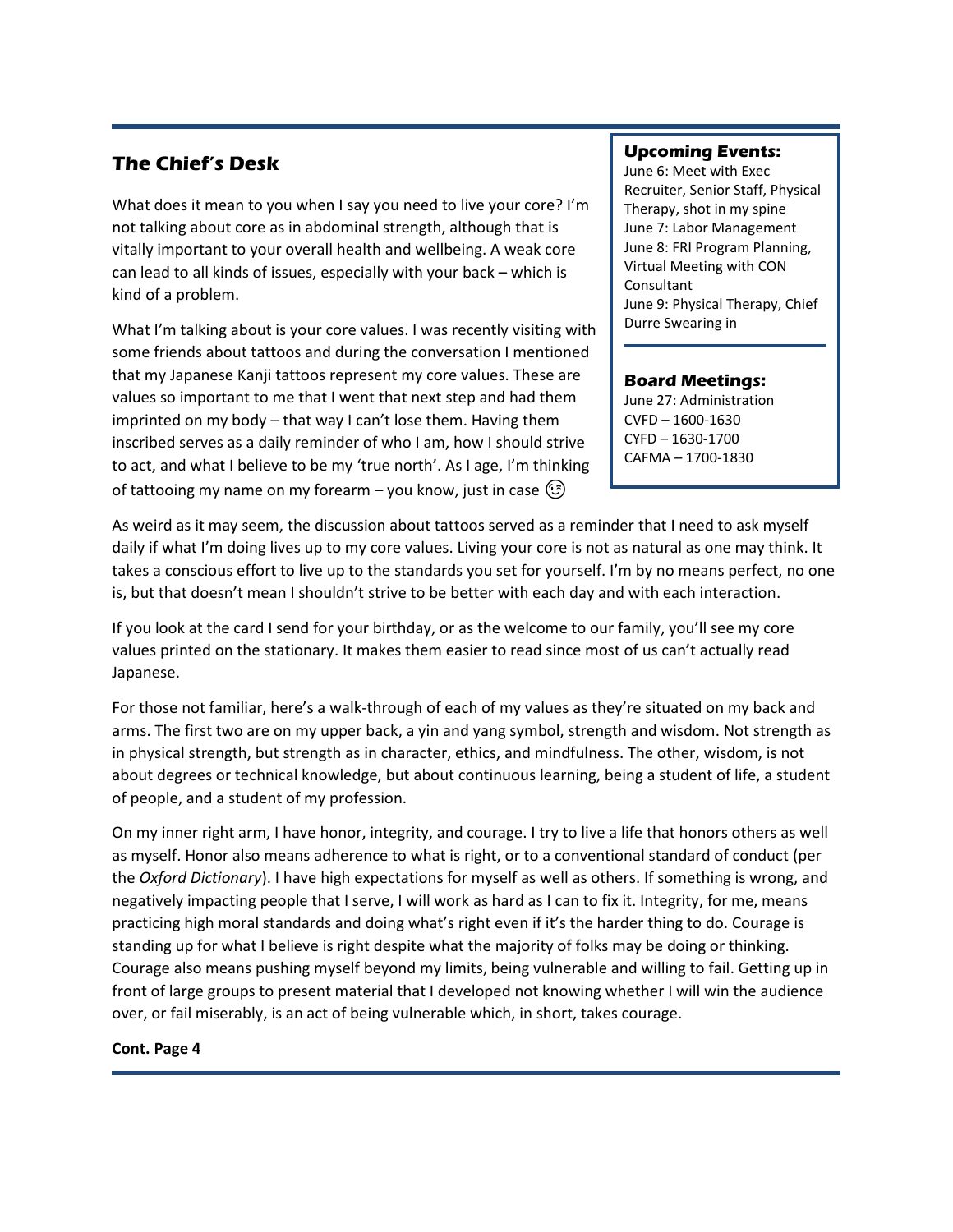# **Ego Is the Enemy of Good Leadership**

**By: Rasmus Hougaard and Jacqueline Carter** 

On his first day as CEO of the Carlsberg Group, a global brewery and beverage company, Cees 't Hart was given a key card by his assistant. The card locked out all the other floors for the elevator so that he could go directly to his corner office on the 20th floor. And with its picture windows, his office offered a stunning view of Copenhagen. These were the perks of his new position, ones that spoke to his power and importance within the company.

Cees spent the next two months acclimating to his new responsibilities. But during those two months, he noticed that he saw very few people throughout the day. Since the elevator didn't stop at other floors and only a select group of executives worked on the 20th floor, he rarely interacted with other Carlsberg employees. Cees decided to switch from his corner office on the 20th floor to an empty desk in an open-floor plan on a lower floor.

When asked about the changes, Cees explained, "If I don't meet people, I won't get to know what they think. And if I don't have a finger on the pulse of the organization, I can't lead effectively."

This story is a good example of how one leader actively worked to avoid the risk of insularity that comes with holding senior positions. And this risk is a real problem for senior leaders. In short, the higher leaders rise in the ranks, the more they are at risk of getting an inflated ego. And the bigger their ego grows, the more they are at risk of ending up in an insulated bubble, losing touch with their colleagues, the culture, and ultimately their clients. Let's analyze this dynamic step by step.

## [HBR.org](https://hbr.org/2018/11/ego-is-the-enemy-of-good-leadership?utm_medium=social&utm_campaign=hbr&utm_source=facebook&tpcc=orgsocial_edit&fbclid=IwAR1N-5iVgrZPifqS8CCWXh4JDih6VRcFdSbiC3bKVoCAEbVpoLJxLMA3oZg)

# **Firefighter EQ: Can emotional intelligence be taught?**

**By: Colby Davis**

Emotional intelligence. What does it even mean? Does it mean you are sensitive to learning? Does it mean that you're happy about gaining knowledge?

These are some of the questions that were swirling around in my mind after listening to Escambia County (Florida) Battalion Chief Curt Isakson at a recent event. He explained that emotional intelligence is something that he has had to work on in his career, and how understanding emotional intelligence can help you in any situation. I sat there, not knowing what he was even talking about, but totally focused. Even after the conference, I kept thinking about the words emotional intelligence and how Chief Isakson said it changed the way he approached managing and leadership in the fire service.

Fast-forward to several weeks later, I was sitting in my deputy chief of operations' office when he referenced emotional intelligence. There was that term again. I informed him that I had been thinking about this but hadn't gotten far due to other work and life commitments. He then suggested, "Why don't we do some research and see if emotional intelligence is something that can be taught?" Intrigued, I set out to learn more. Here's what I found.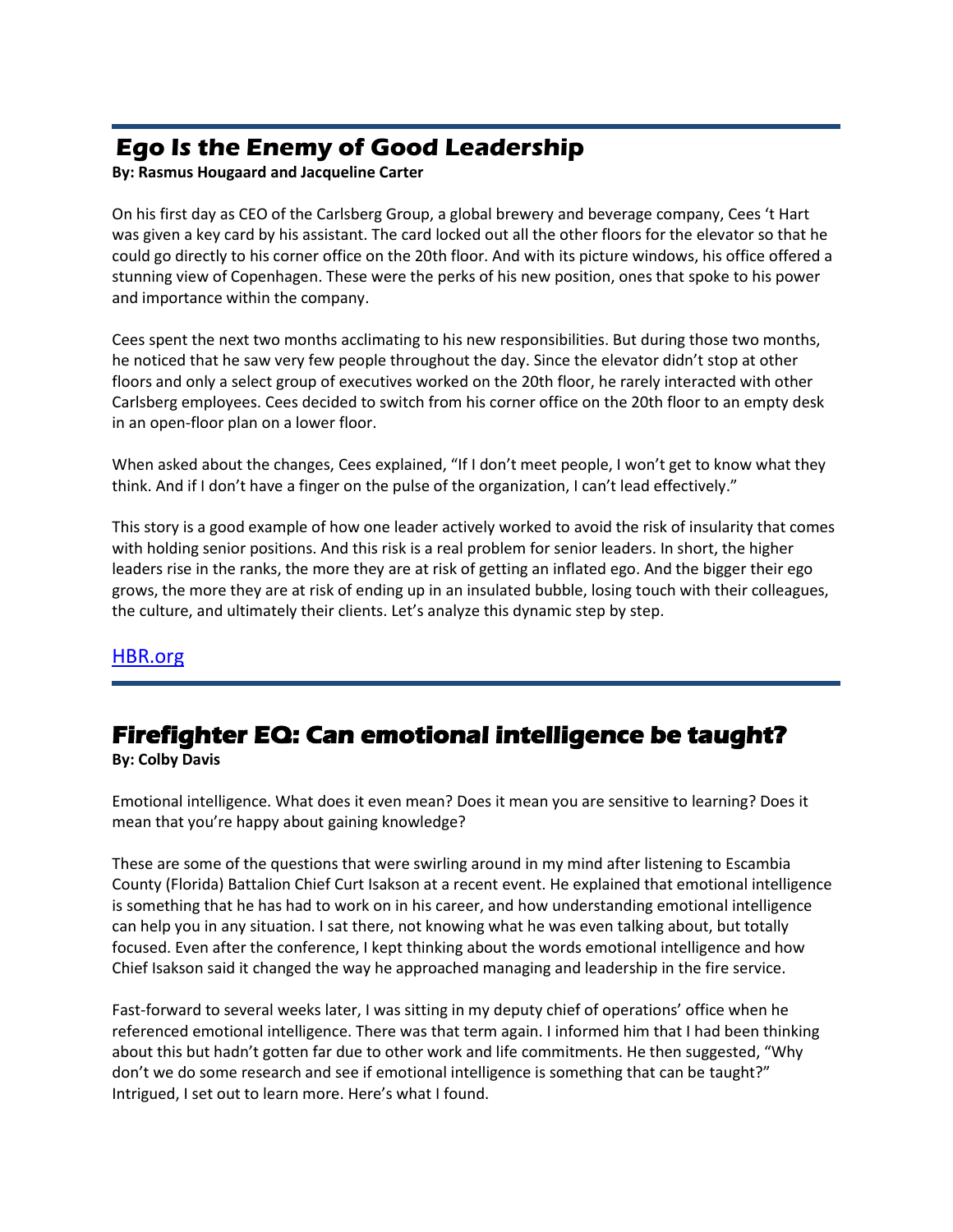#### WHAT IS EMOTIONAL INTELLIGENCE?

There are many definitions of emotional intelligence – often called EQ – as well as several models to explain the various components of EQ. Let's start with this definition from Psychology Today: "Emotional intelligence refers to the ability to identify and manage one's own emotions, as well as the emotions of others. Emotional intelligence is generally said to include a few skills: namely emotional awareness, or the ability to identify and name one's own emotions; the ability to harness those emotions and apply them to tasks like thinking and problem solving; and the ability to manage emotions, which includes both regulating one's own emotions when necessary and helping others to do the same."

There are four emotional intelligence skills that can be used for handling crises: 1. Self-management, 2. Self-awareness, 3. Social awareness and 4. Relationship management. Let's review each and its application to our work.

## [firerescue1.com](https://www.firerescue1.com/fire-products/fitness-mental-health-wellness/articles/firefighter-eq-can-emotional-intelligence-be-taught-XsmyqmSfqVEyrnaK/)

## **Chief's Desk Continued**

Do I fall short of my core sometimes? Yes, me doing something stupid and falling short is a daily occurrence. But, do I let it stop me? No. I pick myself up, dust myself off, and move forward. Sometimes, that in and of itself can be hard because that means having to forgive myself for not living up to my own standards. That said, I never have been and never will be perfect. But, I try every day to be a better version of myself which takes constant and conscious thought and effort.

My left arm is actually a tribute to the several years of hell we endured just prior to and after we started CAFMA. The Kanjis on that arm mean perseverance and triumph. I did my best during those years to live my personal core values as well as those of CAFMA. In the end, I felt that it was those two sets of values, innately intertwined, that allowed me to deal with the turmoil and continue to thrive. In the end, I wanted a daily reminder that perseverance and adherence to the core will lead to triumph. It may not always feel like it when we are going through life's many challenges; however, staying true to yourself and those you serve will not only get you through, it'll allow you to realize significant triumphs in your life.

I think the compass on my arm is self-explanatory given the CAFMA Compass, and the compass-themed gifts, etc. Around the compass in Latin it says Illegitimi Non Carborundum. Look it up, I think you'll get why it's there  $\circled{c}$  The Jolly Roger smoking a cigar with a fire helmet is for, well, you know  $\circled{c}$  He just looks cool. The telescope next to the compass and overlaying the map is a reminder that success requires vision.

The entire arm is a theme – no matter what, never lose your way, always maintain a vision, and have some fun while you're at it. I do have a firefighter tattoo above the other work described. It's just cool when you run into a band, the Goo Goo Dolls, at a conference and they have their tattoo artist do some work for you and then give you 10<sup>th</sup> row seats and backstage passes to their concert for the next night. Virginia Beach, Virginia 1999 – the National Information Officer Association conference. You have to love a good conference.